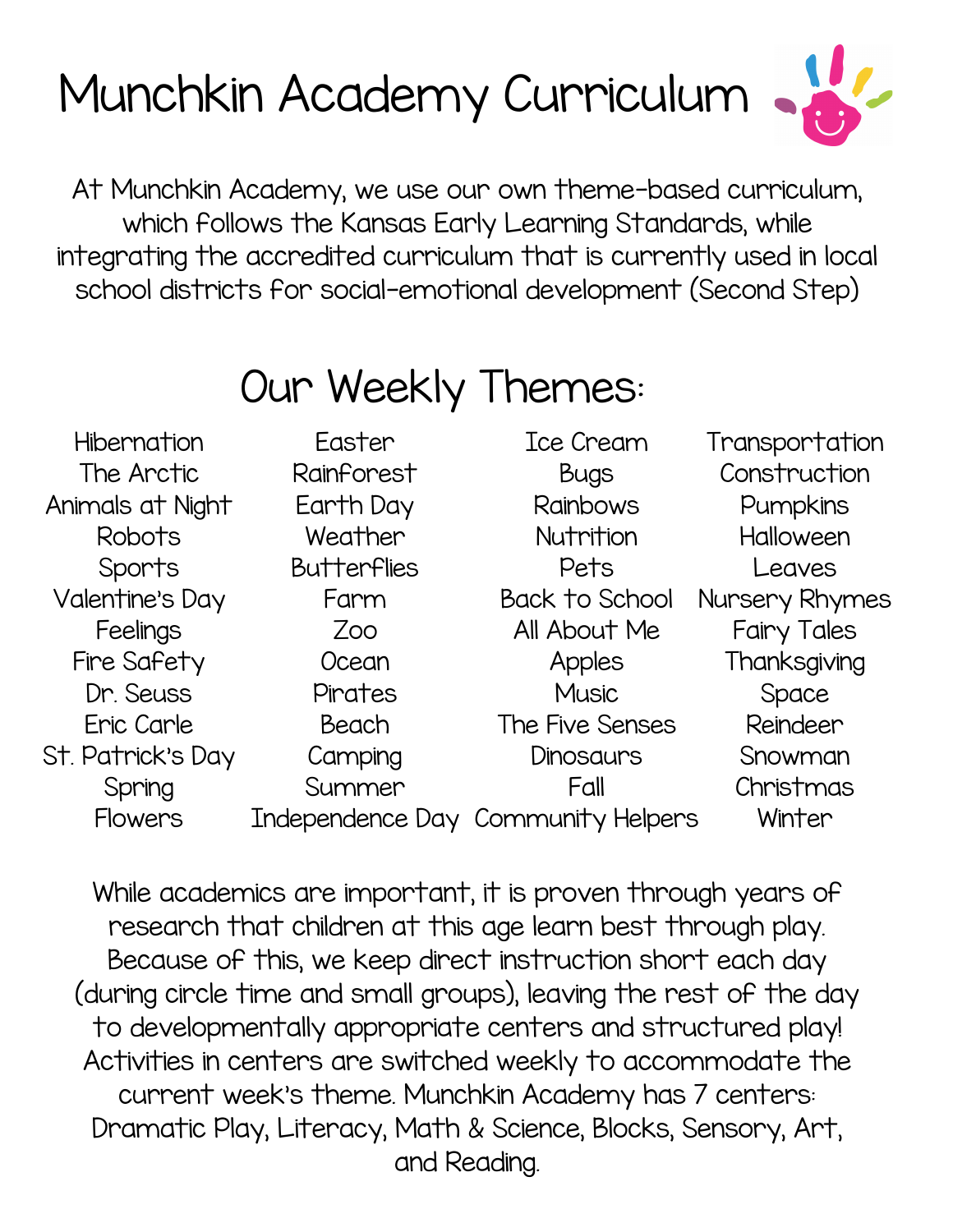



**Executive-function skills** are the foundation for self-regulation and social-emotional competence.

**PROGRAM AT A GLANCE SEL for Early Learning** 



Brain Builders taught throughout the program focus on developing these skills by teaching children to pay attention, use memory, and manage behavior.

|                                                       | Skills Taught in Unit                                                                                               | Themes                                                                                                                                                                         |
|-------------------------------------------------------|---------------------------------------------------------------------------------------------------------------------|--------------------------------------------------------------------------------------------------------------------------------------------------------------------------------|
| <b>Unit 1</b><br>Skills for<br>Learning               | Listening<br>Focusing Attention<br>Using self-talk<br>Being assertive                                               | I. Welcoming<br>2. Listening<br>3. Focusing Attention<br>4. Self-Talk<br>5. Following Directions<br>6. Asking for What you Need or Want                                        |
| <b>Unit 2</b><br>Empathy                              | Identifying one's own and others'<br>Feelings<br>Taking others' perspectives<br>Showing care and concern for others | I. Identifying Feelings (Happy, Sad)<br>2. More Feelings (Surprised, Scared)<br>3. Identifying Anger<br>4. Same or Different Feelings<br>5. Accidents<br>6. Caring and Helping |
| <b>Unit 3</b><br>Emotion<br>Management                | Understanding strong feelings<br>Identifying one's own strong feelings<br>Calming down strong feelings              | I. We Feel Feelings in Our Bodies (Worried)<br>2. Strong Feelings (Frustrated)<br>3. Naming Feelings<br>4. Managing Disappointment<br>5. Managing Anger<br>6. Managing Waiting |
| Unit 4<br>Friendship Skills<br>and Problem<br>Solving | Making and keeping Friends<br>Calming down and using problem-<br>solving steps                                      | I. Fair Ways to Play<br>2. Having Fun with Friends<br>3. Inviting to Play<br>4. Joining in with Play<br>5. Saying the Problem<br>6. Thinking of Solutions                      |

7. Speaking Assertively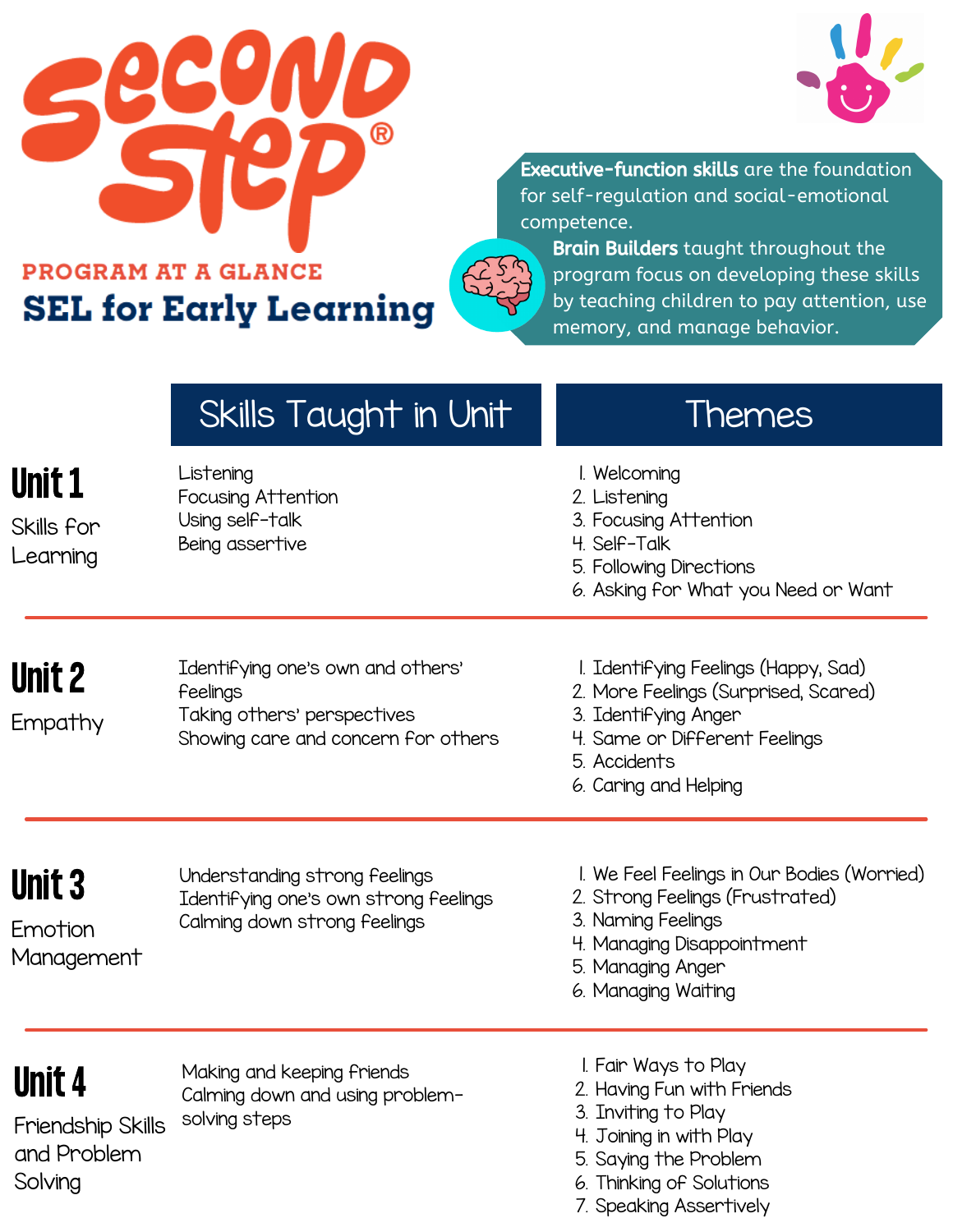## Munchkin Academy Mathematics



The following are the 16 basic preschool math concepts that the children learn throughout the year. Lessons and topics are modified for your child's age and development. Each concept and math activity is aligned with the Kansas Early Learning Standards for Mathematics.

#### 1. Observation: Using the senses

Observing is the first step in gathering and organizing information. Children use their senses to observe. When given a collection of items (for example apples) children use their senses to observe attributes such as color, size, sweet/sour, texture, and soft/crunchy.

#### 2. Problem Solving:

Convergent problem solving is the ability to gather individual pieces of information together in one's mind and come to a single solution to a problem.

Divergent problem solving is the ability to gather many pieces of information and consider a variety of possible solutions to a problem.

#### 3. Language:

We use math language throughout the day as well as during activities. We introduce new words with activities such as "This is a pattern! Red, white, red, white."

Other examples of math language we use in preschool are heavy, light, tall, short, round, rectangular, add to, take away, etc.

#### 4. One To One Correspondence

This is the understanding that one group of items has the same number of items as another. It is any activity where the children match one thing to another thing.

For example: 1 button for each bear or 1 paper cup for 1 child.

#### 5. Number Sense

Number Sense is the concept of understanding numbers. It helps children to understand the connections between quantities, counting, more, less, etc.

#### 6. Shapes

Shapes are also known as early geometry!

At this age, children will not work with formulas for diameters and circumferences, but rather with identifying basic shape names and comparing, sorting, classifying and drawing them.

#### 7. Spatial Sense

Spatial sense is the ability to place items in the correct spaces or places using a logical design or a pattern. As an example, we see this when children are working on puzzles.

#### 8. Comparing:

Comparing is the ability to identify similarities in items or groups.

Once children have had time to explore items, they begin to compare. They begin to notice similarities as well as differences such as same and different colors, weights and sizes of apples.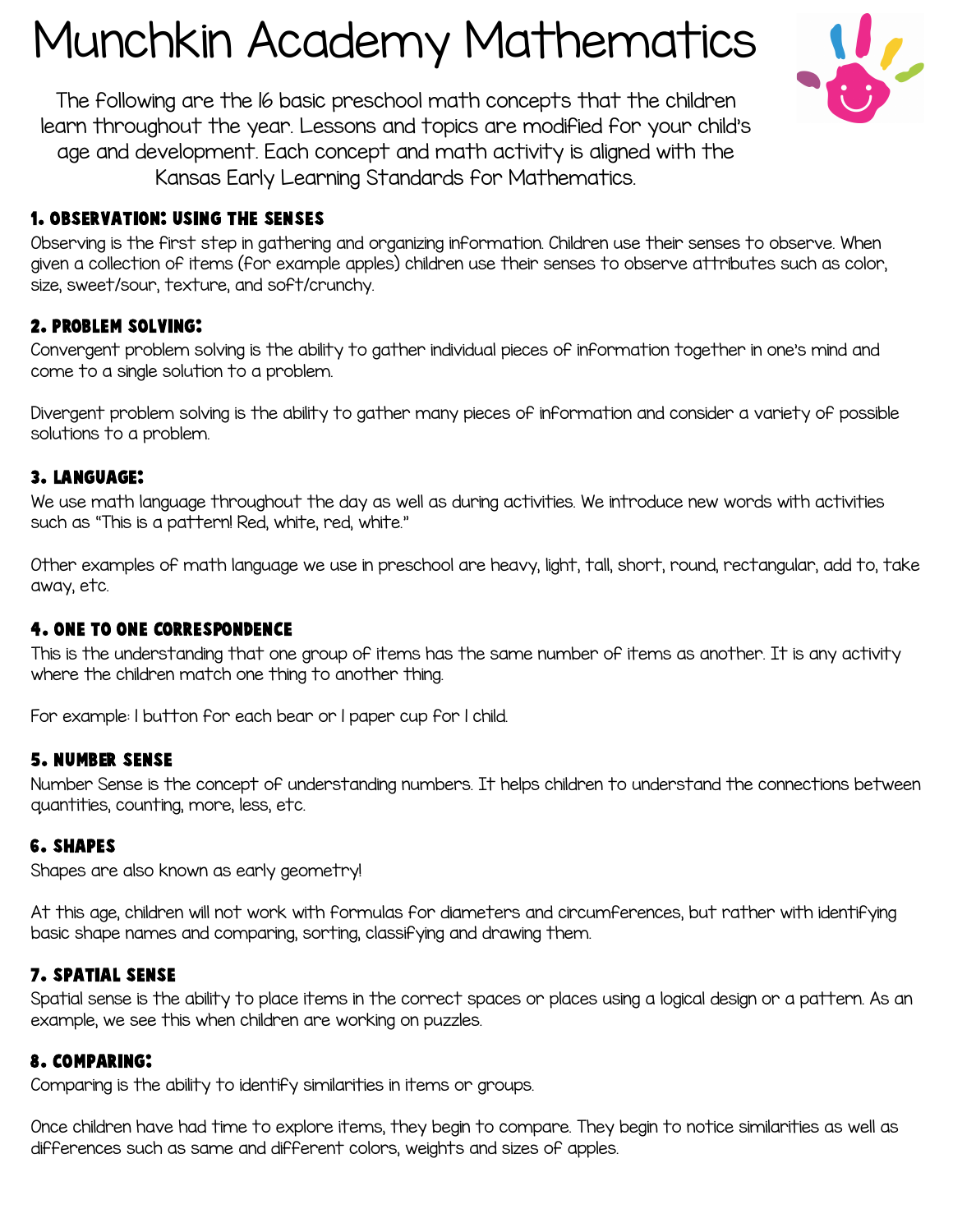#### 9. Sets and Classifying

Creating sets is the ability to make groups of items in a logical way. It requires the skill of classifying.

Classifying is a higher level skill than comparing. After observing and comparing, the children can take the information learned and begin sorting, classifying and grouping in logical ways.

They begin to separate items based on observations. They may separate apples by those with and without stems, by size, by color, etc.

#### 10. Ordering Seriation

Order Seriation is another higher level skill than comparing.

When ordering or seriating items, the child compares more than two items or groups and places the items in a logical sequence.

They may place items in order based on size or shape (such as placing fruit in order from smallest to largest).

#### 11. Patterning

Patterning is the ability to place items in a specific order that repeats such as:

Patterning a pompom caterpillar in an AB pattern—yellow, blue, yellow, blue

Patterning the children in a line—boy, girl, boy, girl

#### 12. Counting

There are 2 types of counting.

Rote Counting- reciting numbers in order from memory.

Rational Counting- is counting items in a group and then understanding that the last number stated IS the amount for the set.

#### 13. Measurement

Measuring includes many areas such as volume, weight, length, height, temperature and time.

#### 14. Parts and Wholes

Parts & Wholes is an early fraction skill! Fractions! In Preschool? You bet!

At this age, children learn the basics of parts and wholes. Some examples in preschool are:

If we break a Graham Cracker (a whole) in half we have 2 pieces and each of those pieces (the parts) are rectangles!

We can rip or cut a piece of paper (a whole) in little pieces (parts).

#### 15. Numbers and Symbols

When referring to Numbers and Symbols, we are referring to the understanding that a specific number is a symbol and that symbol stands for a set of specific items.

#### 16. Graphing

Graphing is a way of recording or communicating observations and data that the children have learned.